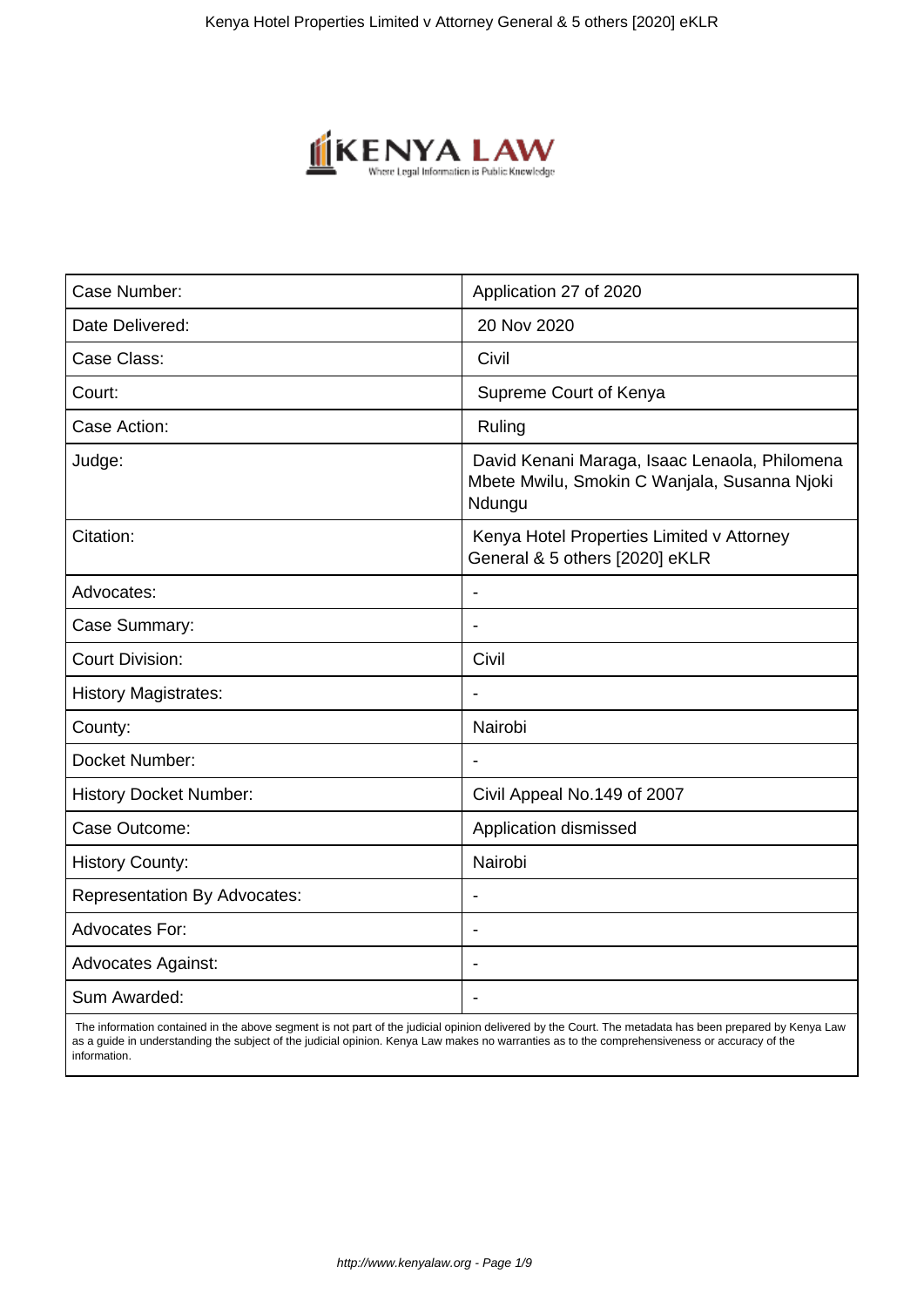### **REPUBLIC OF KENYA**

## **IN THE SUPREME COURT OF KENYA**

*(Coram: Maraga, CJ & P, Mwilu, DCJ & VP, Wanjala, Njoki & Lenaola SCJJ)*

### **APPLICATION NO. 27 OF 2020**

## **BETWEEN**

**KENYA HOTEL PROPERTIES LIMITED.............................................................APPLICANT**

## **AND**

| <b>JUDGES &amp; MAGISTRATES VETTING BOARD3RD RESPONDENT</b> |
|-------------------------------------------------------------|
|                                                             |
|                                                             |
|                                                             |

*(Being an application to stay the Execution of Civil Appeal No.149 of 2007 – Kenya Hotel Properties v. Willesden Investment Limited & 6 Others and/or calling up the bank guarantee No.DBK2007/030 issued by Development Bank of Kenya Limited for Kshs.70,902,400.00)*

## **RULING OF THE COURT**

*\_\_\_\_\_\_\_\_\_\_\_\_\_\_\_\_\_\_\_\_\_\_\_\_\_\_\_\_\_\_\_\_\_\_\_\_\_\_\_\_\_\_\_\_\_\_\_\_\_\_\_\_\_\_\_*

#### **A. BACKGROUND**

\_\_\_\_\_\_\_\_\_\_\_\_\_\_\_\_\_\_\_\_\_\_\_\_\_\_\_\_\_\_\_\_\_\_\_\_\_\_\_\_\_\_\_\_\_\_\_\_\_\_\_\_\_\_\_

1. By a Notice of Motion dated 23rd September 2020 and premised *inter alia* on Sections 21 and 24 of the Supreme Court Act as well as Rules 31 and 32 of the Supreme Court Rules, 2020, Kenya Hotel Properties Ltd, the Appellant/Applicant seeks a stay of execution of the Judgment and orders issued by the Court of Appeal in **Civil Appeal No.149 of 2007,** and/or the calling up of a Bank Guarantee No. DBK2007/030 issued by Development Bank of Kenya Limited for Kshs.70, 902,400.00, pending the hearing and determination of the Petition of Appeal herein.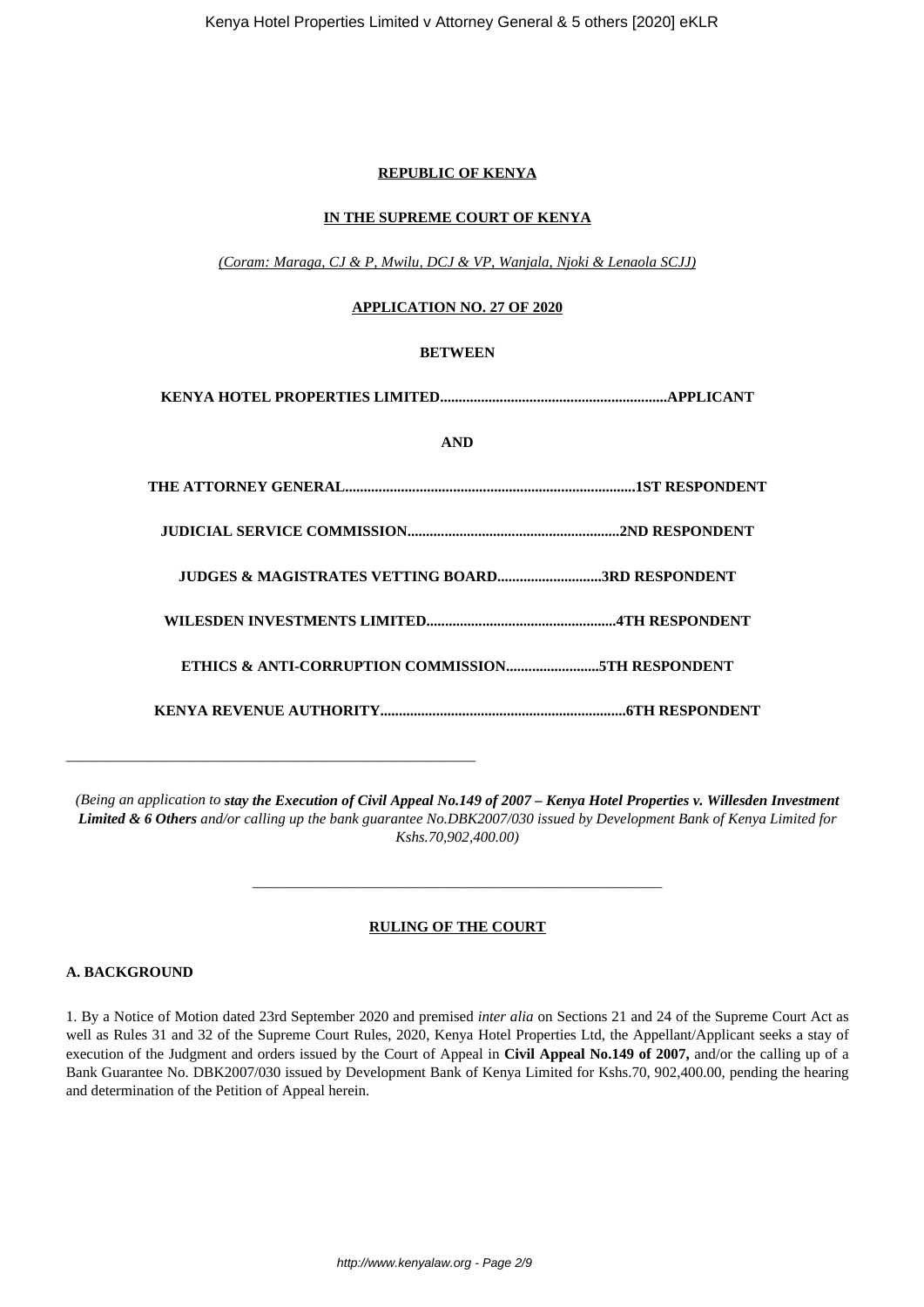2. From the record, the dispute between the Applicant and Willesden Investments Limited has been before the Superior Courts below for years and that is what led the Court of Appeal in **Civil Appeal No.404 of 2018** to state that the

*"… appeal and the totality of its antecedents is most disturbing, not least because the legal battle between its main protagonists has been within the corridors of justice in various forms and shapes through a multiplicity of suits and has engaged judicial minds and time for over two decades."*

3. The original dispute that led to the filing of **HCCC No.367 of 2000** at the High Court, Milimani related to Willesden's claim against the Applicant for damages for trespass to land and mesne profits arising from the Applicant's alleged use of L.R. No. 209/12748 IR No. 66986 as a parking lot. The High Court in a Judgment delivered on 14th December 2006 awarded Willesden Kshs.54,102,400 as mesne profits, Kshs.10,000,000 as general damages for trespass and Kshs.6,000,000 for loss of business opportunity plus interest and costs.

4. In **Civil Appeal No.149 of 2007,** the Court of Appeal, in a Judgment delivered on 2nd April 2009, reduced the Judgment sum to Kshs.22,729,800 plus interest at Court rates from January 1994 to the date of full payment. An application for review of that Judgment was partially allowed with interest being applied from 15th September 1995 and not January 1994. The matter ought to have ended there because the Court of Appeal was then the apex Court in Kenya but it did not because upon the promulgation of the Constitution in 2010 and the removal from office of *Hon. Emmanuel O'kubasu, JA.* by the Judges and Magistrates Vetting Board on account of certain improprieties related to his handling of **Civil Appeal No.149 of 2007,** other proceedings were commenced at the High Court.

5. Riding on the fact of the said Judge's removal therefore, **H.C. Constitutional Petition No.13 of 2011** was filed by the present Applicant seeking a number of declarations, one of which was that *"it would be against public policy and the Constitution for the 2nd Respondent [Willesden] to derive any benefit from the decree in Milimani HCCC No.367 of 2000."* That Petition was dismissed on 28th September 2018 by *Mwita J.* and **Civil Appeal No.404 of 2018** was similarly dismissed by the Court of Appeal on 7th August 2020 hence the filing of an appeal before this Court and the present Motion for orders of stay of execution.

## **B. THE APPLICATION**

#### *i) The Applicant's case*

6. It is the Applicant's submission that its appeal is unique being the first of its kind to seek the setting aside of a Judgment of the Court of Appeal following removal of a Judge from office. That such a plea is in line with this Court's direction in *Rai v. Rai* [2013] eKLR that the High Court has jurisdiction to set aside any Judgment whose rendering may have led to the removal of a Judge by the Vetting Board. The appeal is therefore arguable, according to the Applicant.

7. Further, the Applicant submitted that it has previously enjoyed orders of stay of execution issued by the Court of Appeal and denying Willesden access to the bank guarantee aforesaid. No prejudice would therefore be caused to the latter if the orders sought are granted.

8. Lastly, that it has satisfied the test for grant of stay orders as espoused in **Civil Application No.21 of 2019**, *Ethics and Anti-Corruption Commission v. Tom Ojienda, SC, t/a Prof. Tom Ojienda & Associates & 2 others; Law Society of Kenya (Amicus curiae)*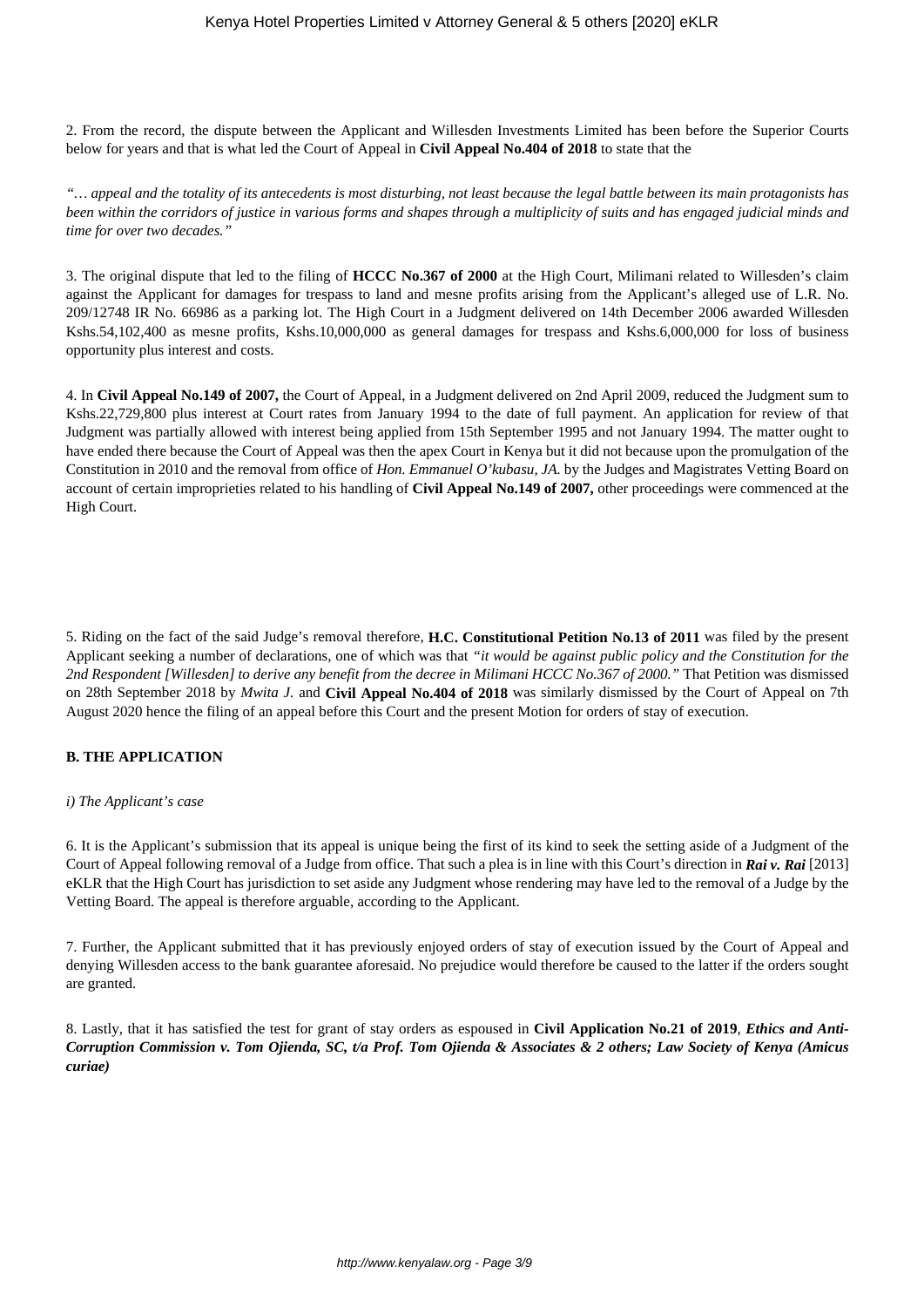#### *ii. The 4th Respondent's case*

9. On its part, the 4th Respondent, in opposing the application, has argued that the Applicant has consistently filed stay or injunction applications to frustrate Willesden's attempt at enjoying the fruits of its Judgment. The present one is therefore in the same mold, according to it.

10. Secondly, it has submitted that Petition No.16 of 2020 on which the present Motion is anchored, is improperly before this Court as no leave was sought before it was filed contrary to Section 15 of the Supreme Court Act. And that, in any event, the Appeal does not seek the interpretation or application of the Constitution as is required by Article 163(4) (a) of the Constitution.

11. Thirdly, that the Appeal is premised on a wrong interpretation of the Constitution as the hierarchy of Courts demands that the High Court cannot overturn decisions of the Court of Appeal.

12. Fourthly, it has urged the point that Willesden has a pending application before the Court of Appeal seeking release of the bank guarantee aforesaid and so that is the correct forum to ventilate on the said issue. The present Motion should in the circumstances be dismissed.

13. We note that no other party save the 4th Respondent participated in the present application.

### **C. ANALYSIS AND DETERMINATION**

14. We have perused the Petition of Appeal in **Petition No.16 of 2020** dated 14th August 2020 and taken note of the question of jurisdiction raised by the 4th Respondent. In that regard, we have indicated above that the appeal arises from a Constitutional Petition filed in the High Court leading to the Judgment delivered on 28th September 2018 by *Mwita J.* In that Judgment, the learned Judge found, in a reasoned decision, that, by asking the High Court to overturn the decision in **Civil Appeal No.149 of 2007** through a Petition alleging violation of constitutional rights, the Petitioner was in effect asking him to overturn the decision of a Court superior to the High Court which in itself would be an action in violation of the Constitution. He therefore declined the jurisdiction to do so and dismissed the Petition.

15. The Court of Appeal on its part, and in agreeing with *Mwita J.,* stated that it was strange that the present Applicant had asked the High Court *"to annul, strike out, reverse or rescind a Judgment of this Court, its elder sibling".* Further, that *Mwita J.* was right in not delving into the merits of the Petition before him having found that he had no jurisdiction to determine it. And in any event, that the Applicant, having reached the end of its litigational journey, was attempting, using unknown processes, to have a second bite at the cherry.

16. Specifically, on the alleged bias by *Okubasu, JA.,* the learned Judges poured cold water on the Applicant's approach, stating that, of the three Judges who rendered the Judgment in **Civil Appeal No.149 of 2007,** only he was removed by the Vetting Board and in fact, no finding of bias was made by that Board as against him or the other Judges. And even if such a finding had been made, *"it is a debatable point whether such a finding, not being a judicial pronouncement … by a body inferior to this Court, would have been binding on us in a judicial adjudicatory sense*"

17. In concluding, the Court of Appeal stated thus:

*"We think, with respect, that it would be to set a pernicious precedent that would entirely unsettle the jurisprudence of this Court and undermine the Judgments of numerous of our Courts and unleash untold juridical chaos were we to hold, as the applicant/appellant seeks to persuade us, that Judgments by Judges, and by extension Magistrates, who were removed by the vetting process are ipso facto null and void and should be set aside. We say no more".*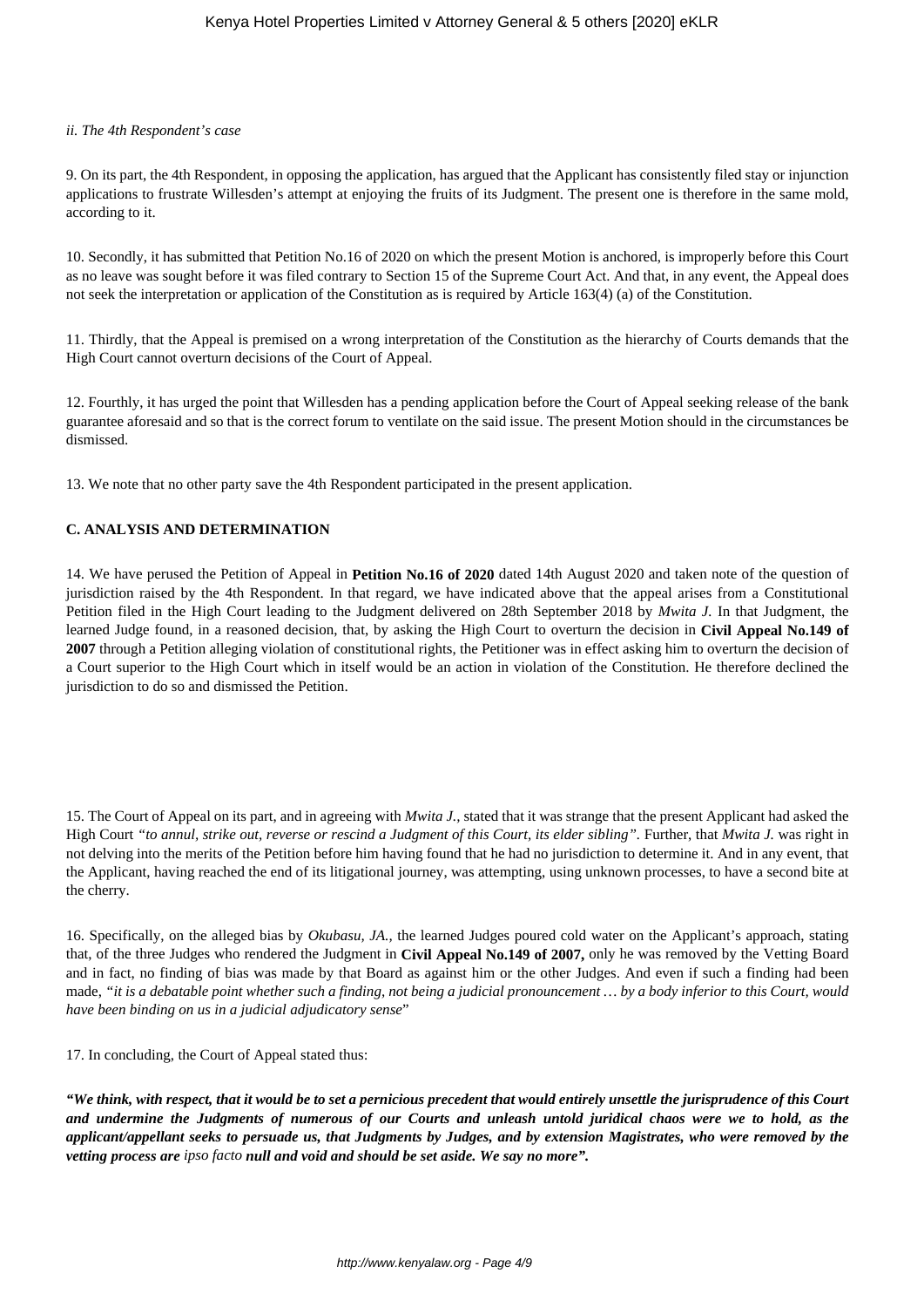18. We have set out in detail the findings of the two Superior Courts below to show that, indeed both Courts considered the issue of the jurisdiction of the High Court to determine the allegations of violation of constitutional rights in the circumstances of the dispute between the parties and both Courts agreed that the same did not meet constitutional muster for lack of jurisdiction. Is that a matter that would place the Petition of Appeal within the expectations of Article 163(4) (a) and is there jurisdiction on the part of this Court to interpret and apply any part of the Constitution in that regard" We need only state that, looking at Article 163(4) (a), and previous judicial pronouncements of this Court on jurisdiction, we are certain that we have the requisite jurisdiction to determine the Petition of Appeal – see *Lawrence Nduttu & 6000 others v. Kenya Breweries Ltd & Another* Sup. Ct Petition No. 3 of 2012; [2012] eKLR. We say so because the questions raised by the Applicant required the High Court to determine whether there were violations of constitutional rights and specifically that of fair hearing. While the High Court declined jurisdiction to do so and the Court of Appeal agreed with it, that fact alone vests this Court with jurisdiction to determine whether or not the decisions of both Courts were made outside their constitutional mandates.

The merits of the Applicant's case is a matter we shall determine in due course including the arguability or otherwise of its appeal at this stage but we find, without hesitation, that we have the requisite jurisdiction to determine the appeal.

19. What of the Motion for Orders of Stay" The law on stay orders by this Court was settled in *Gatirau Peter Munya v. Dickson Mwenda & 2 Others* SC Appl. No. 5 of 2014 [2017] eKLR. In that case, we stated that an Applicant seeking such orders must meet the following expectations:

i. Whether the appeal is arguable and is also not frivolous.

ii. Would the appeal be rendered nugatory should the stay order not be granted" and;

iii. Is it in the public interest that the order should be granted"

20. We have set out the history of the dispute in this matter in great detail and have shown that **Civil Appeal No.149 of 2007** was conclusively determined on 2nd April 2009. That Judgment has never been overturned save for the slight order of review on the dates when interest on the principal sum would commence. This was on 20th November 2009. We are therefore not sitting on appeal over that decision *per se* but on related proceedings under the Constitution where the decision of the Vetting Board is the basis for the main plea for a decision that, notwithstanding the finality of the civil proceedings at the Court of Appeal, the High Court ought to have denied Willesden the fruits of a Judgment said to have been obtained (at the Court of Appeal) through alleged impropriety on the part of *Okubasu, JA*. The Judgment of the High Court leading to that decision has itself not been impugned on constitutional grounds neither has there been a complaint regarding the conduct of the other two Judges of the Court of Appeal who determined **Civil Appeal No.149 of 2007** *(Onyango-Otieno and Aganyanya JJA).*

21. The other main ground raised in the appeal is that in *Rai v. Rai*, this Court is said to have directed parties aggrieved by a decision of a Judge removed through the vetting process to file a Petition in the High Court seeking orders/declaration of breach of fundamental rights.

22. Are the above issues arguable and/or are they frivolous" Arguability of an appeal would entail this Court looking at the record and the Petition of Appeal and determine, without finality but at a *prima facie* level, whether the appeal has substance and/or is not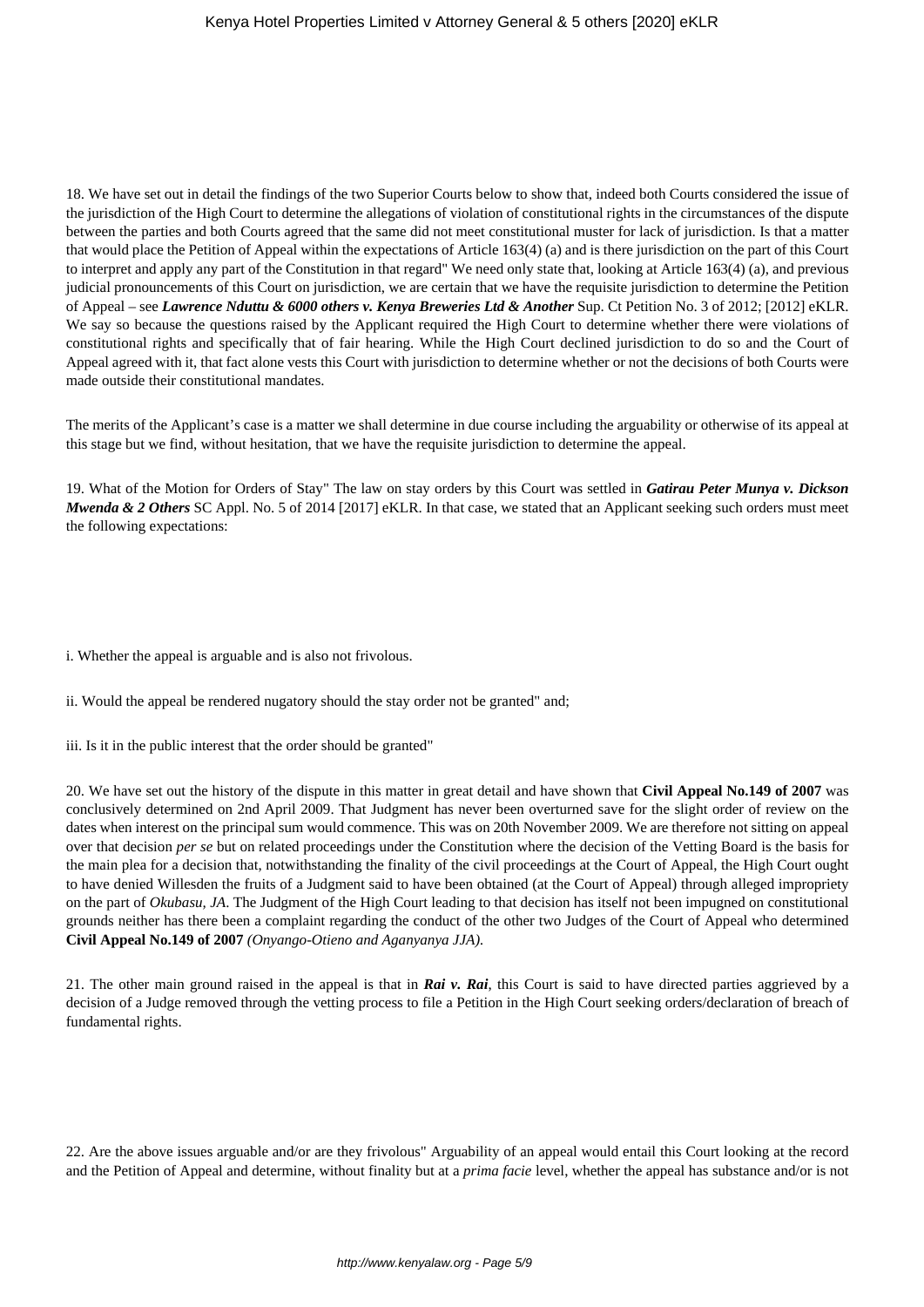made of straw. It also entails interrogating its foundation and confirming that it is not built on quick sand. Is the present appeal one that is well founded and which, at the present stage, should persuade us to grant orders of stay before the appeal is heard and determined on its merits" We must reiterate that in answer to that question, we are not in any way pre-judging any issue raised in the Petition of Appeal.

23. The Applicant has in that regard argued that it has raised a novel and never before adjudicated question – whether a decision rendered by a Judge removed for impropriety by the Vetting Board should be left to stand or should be overturned *ex debito justiciae*. What should we make of that submission"

24. A reading of our decisions in *S. K. Macharia & another v. Kenya Commercial Bank Limited & 2 others* and *Rai* would show that reopening of cases concluded prior to 2010 and which raised issues of impropriety on the part of certain Judges who had handled those cases were at the centre of both decisions. Section 14 of the Supreme Court Act was interpreted and ultimately declared unconstitutional in that context. In *S. K. Macharia*, we specifically stated thus:

*"[65] In the instant case, we find that a final Judgment by the highest Court in the land at the time vested certain property rights in, and imposed certain obligations upon the parties to the dispute. We hold that Article 163(4)(b) is forward-looking, and does not confer appellate jurisdiction upon the Supreme Court to entertain matters that had been finalized by the Court of Appeal before the commencement of the Constitution".*

*25.* While the above finding was made in relation to the Supreme Court, it applies even more emphatically to the High Court which we are certain has no jurisdiction to reopen cases finalized by the apex Court (the Court of Appeal at the time and this Court, today). We say so well aware that the present Applicant has relied on the concurring opinion of *Mutunga, CJ.* In *Rai* to argue that it can indeed, by a Petition under the Constitution, obtain appropriate relief from the High Court. *Mutunga, CJ.* had this to say on that issue:

*"Article 10 of the Constitution requires Parliament to be non-discriminatory when it enacts laws. Parliament violated Article 10 when it enacted Section 14 of the Supreme Court Act because it limited the remedy of a new trial only to those who could prove that the Judge in their case had been removed, retired or resigned on the basis of their complaints. The right to a fair trial, however, applies to everyone, not just those who were denied the right because of the misconduct of Judges who then voluntarily or involuntarily left the bench. It also applies to those litigants whose rights were violated even though their respective Judges had been found suitable by the Judges and Magistrates Vetting Board, or who did not have to be vetted under the Act. If the right to a fair trial belongs to everyone, the remedy must also belong to everyone. Therefore, based on the provisions of Article 10 that promote and protect the principle on non-discrimination and the equal protection afforded by Article 27, I find no basis for this discrimination and I would have declared Section 14 unconstitutional."*

#### 26. The learned CJ then added as follows:

*"[110] As stated above, the Supreme Court of India has the power to redress all violations of fundamental rights. The High Court of Kenya has similar jurisdiction. This jurisdiction has been donated to the High Court under Articles 23 and 165(3) (b) of the Constitution:*

*"23.(1)The High Court has jurisdiction, in accordance with Article 165, to hear and determine applications for redress of a denial, violation or infringement of, or threat to, a right or fundamental freedom in the Bill of Rights".*

*[111]Therefore, while accepting Senior Counsel Nowrojee's contentions that there have been injustices in this case, the choice of*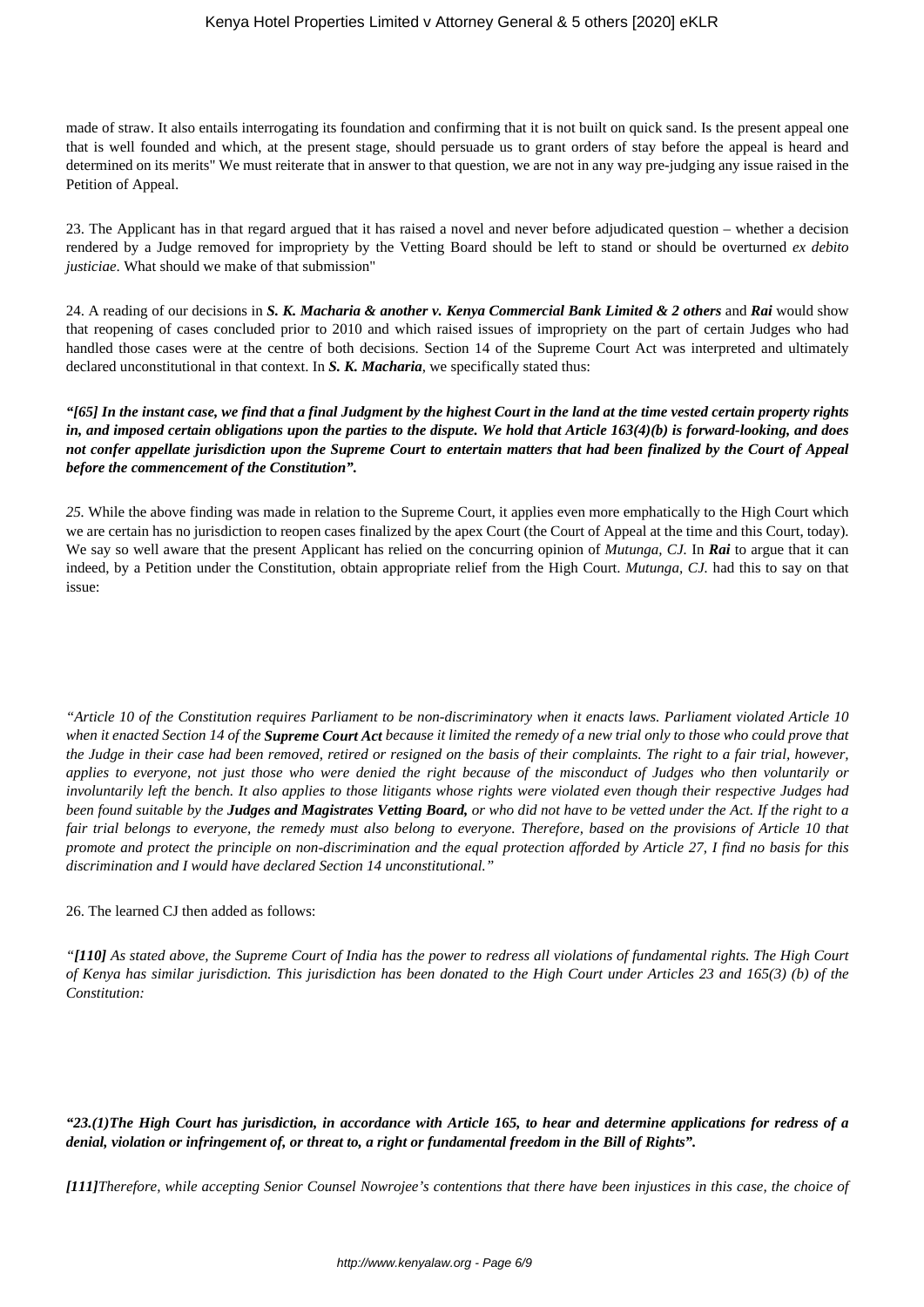*forum is in question. The Kenyan Constitution has given the High Court the exclusive jurisdiction to deal with matters of violations of fundamental right (Articles 23 as read with Article 165 of the Constitution). The High Court, on this point, has correctly pronounced itself in a Judgment by Justices Nambuye and Aroni, in Protus Buliba Shikuku v. R, Constitutional Reference No.3 of 2011, [2012] eKLR.*

*[112]The Shikuku case fell within the criminal justice system; it involved a claim of violation of the Petitioner's fundamental rights by the Court of Appeal, in a final appeal. The trial Court failed to impose against the Petitioner the least sentence available in law, at the time of sentencing. On the issue of jurisdiction, the learned Judges, relying on Articles 20, 22 23 and 165 of the Constitution rightly held that the High court had jurisdiction to redress a violation that arose from the operation of law through the system of Courts, even if the case had gone through the appellate level. In so holding, the High Court stated with approval the dicta of Shield J, interpreting the provisions of the 1963 Constitution in Marete v. Attorney General [1987] KLR 690:*

*"The contravention by the State of any of the protective provisions of the Constitution is prohibited and the High Court is empowered to award redress to any person who has suffered such a contravention."*

*[113] Thus, in answer to Mr. Nowrojee's first two questions posed to the Supreme Court, my answer is this: There is no injustice that the Constitution of Kenya is powerless to redress."*

27. In our view, *Mutunga, CJ.* did not say that, by a constitutional Petition in the manner he had suggested, the High Court can purport to overturn final decisions of Courts higher than itself. He did not even suggest that the Constitution, while not powerless, can subvert itself in the manner suggested by the Applicant. More fundamentally, the Vetting Board's decisions cannot and should never be elevated to supra-judicial pronouncements that would have the effect of setting aside every decision made by a Judge who was removed for impropriety by it. To allow such a proposition would in effect turn our judicial system on its head. In any event, the Applicant has not told us why a concurring opinion should bear more weight than the decision of the majority. Neither has it shown why such an opinion is binding precedent only because it is more attractive to certain parties than the majority decision.

28. Having so said, the only issue which we see as arising for our consideration in the present appeal and which in any event cannot be the basis for grant of stay orders is this; what remedies are available to a party alleging violations that may have arisen from operation of the law through the system of Courts, even if the case had gone through the appellate level" This question, while not novel, having been partly addressed by the High Court in *Protus Buliba Shikuku v. R and Mutunga, CJ.* in his Concurring Opinion in *Rai*, ought to be settled by this Court once and for all but not at the expense of a party that has been the beneficiary of what has now been rendered an impotent Judgment since 2009.

29. What of the nugatory principle" To the extent that the bank guarantee is the security to be secured, we have seen no evidence that Willesden is unable to repay the guaranteed amount should the bank guarantee be honoured in its favour. It has waited since 2009 to reap the fruits of its Judgment even as it has been engaged in judicial musical chairs long after the litigational journey had ended. The appeal can continue on that journey with or without the bank guarantee being in place.

30. On public policy, it is now obvious that we are disinclined to agree with the Applicant in its quest not to realise that even if we were to agree with it on any part of its complaint, reopening **Civil Appeal No.147 of 2007** is not an action that this Court or indeed any other Court can undertake. Once the Court of Appeal finalized the review of that Judgment, the matter came to an end, the Vetting Board proceedings notwithstanding. Remedies available to the Applicant lie elsewhere than in such an action and we shall address such remedies, if any, at the hearing of the appeal.

31. We must, finally, state that it is indeed very strange that the stay orders sought are not in respect of the appeal before us but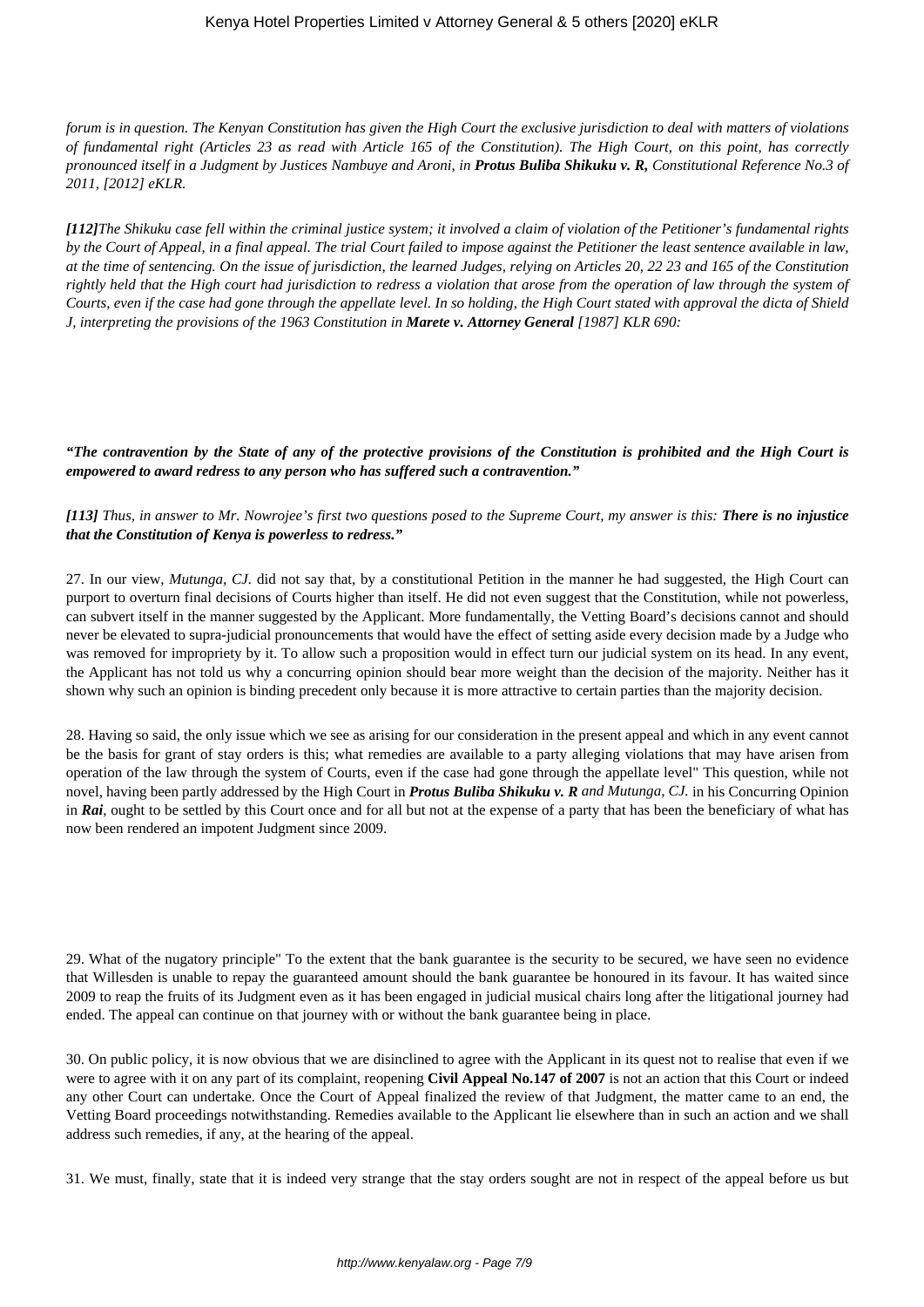separate proceedings concluded in 2009 and for which a Judgment in favour of one party remains unenjoyed and has never been set aside. The Applicant is also aware of proceedings before the Court of Appeal in which the Respondent has applied to have the bank guarantee honoured. Those orders, if not granted, would have the same effect as the orders sought in the present Motion. Why did the Applicant not pursue those proceedings and defend its bank guarantee"

## **D. CONCLUSION**

32. We have gone into great detail to show that the Motion before us is not one for granting. What of costs" They follow the event. Let the Applicant bear the costs thereof.

#### **E. DISPOSITION**

33. The final orders to be made are:

*i) The Notice of Motion dated 23rd September 2020 is hereby dismissed.*

*ii) The Applicant shall pay the costs thereof.*

34. Orders accordingly.

# **DATED and DELIVERED at NAIROBI this 20th day of November, 2020**

**..........................................................................................................**

#### **D. K. MARAGA**

**CHIEF JUSTICE & PRESIDENT**

#### **OF THE SUPREME COURT**

**.......................................................................................................**

**P. M. MWILU**

**DEPUTY CHIEF JUSTICE & VICE**

**PRESIDENT OF THE SUPREME COURT**